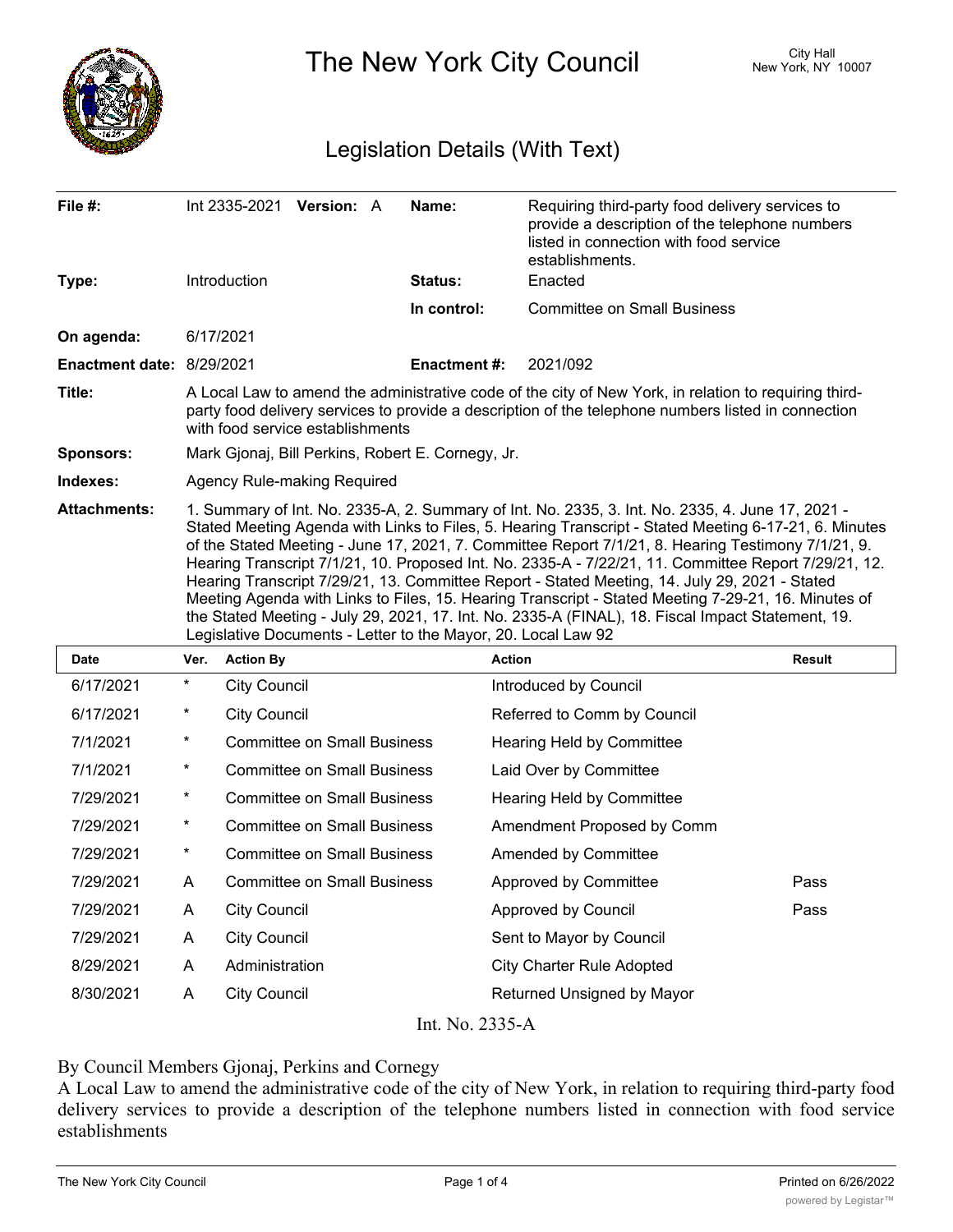## Be it enacted by the Council as follows:

Section 1. Section 20-845 of the administrative code of the city of New York, as amended by local law number 88 for the year 2020, is amended to read as follows:

§ 20-845 Definitions. For the purposes of this subchapter, the following terms have the following meanings:

Customer data. The term "customer data" means the following information provided to a thirdparty food delivery service by a customer who has placed an online order:

(i) Name;

(ii) Telephone number;

(iii) E-mail address;

(iv) The delivery address of the online order; and

(v) The contents of the online order being requested to be fulfilled by a food service establishment.

Delivery fee. The term "delivery fee" means a fee charged by a third-party food delivery service for providing a food service establishment with a service that delivers food from such establishment to customers. The term does not include any other fee that may be charged by a third-party food delivery service to a food service establishment, such as fees for listing or advertising the food service establishment on the third-party food delivery service platform or fees related to processing the online order.

Direct telephone number. The term "direct telephone number" means a telephone number by which the caller communicates directly with a food service establishment.

Food service establishment. The term "food service establishment" has the same meaning as provided in subdivision s of section 81.03 of the health code of the city of New York.

Online order. The term "online order" means any order placed by a customer through or with the assistance of a platform provided by a third-party food delivery service, including a telephone order.

 $\overline{\phantom{a}}$  purchase price. The term "purchase price" means the total price of the items contained in an analysis of the items contained in an analysis of the items contained in an analysis of the items contained in an an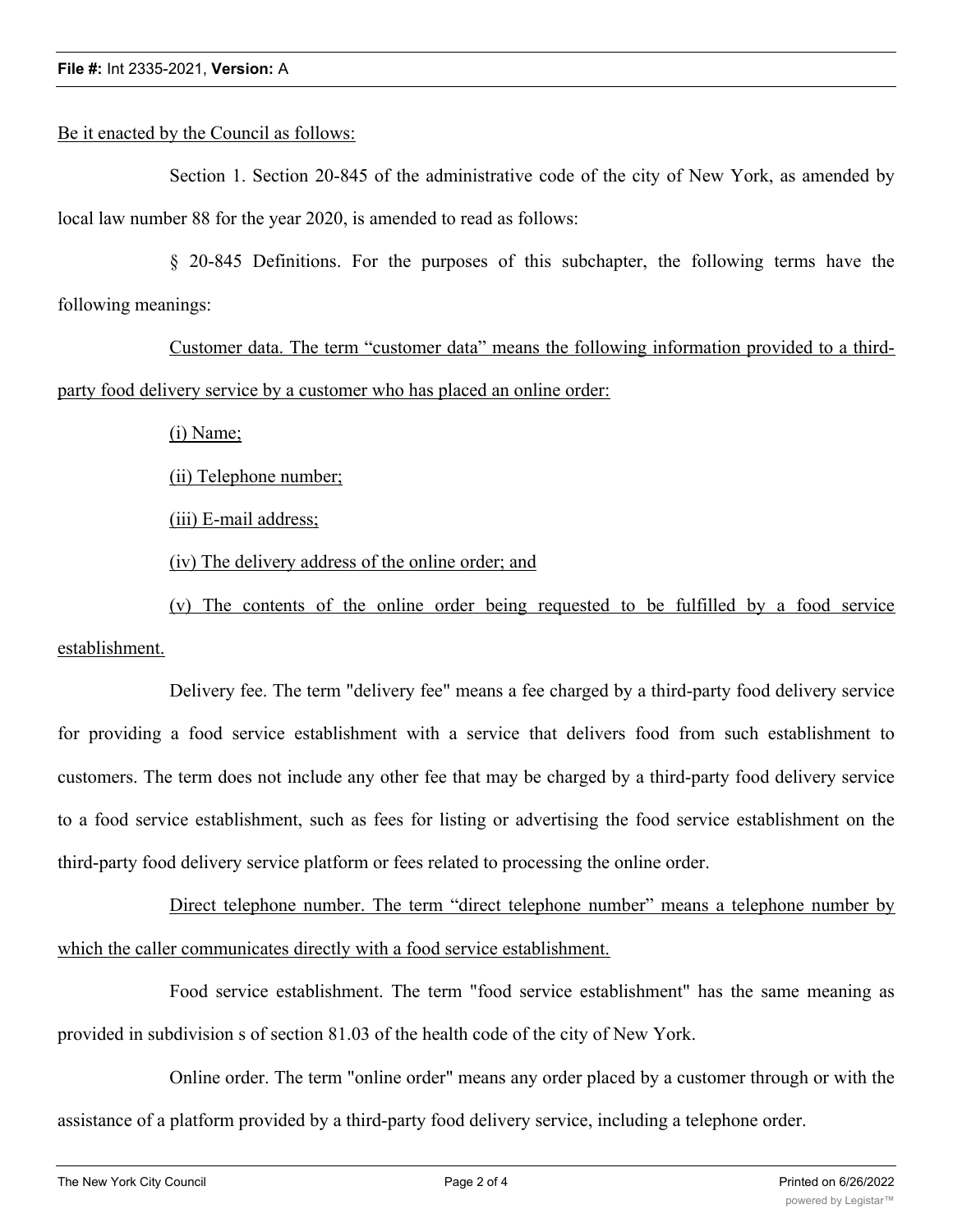Purchase price. The term "purchase price" means the total price of the items contained in an online order that are listed on the menu of the food service establishment where such order is placed. Such term does not include taxes, gratuities and any other fees that may make up the total cost to the customer of an online order.

Telephone order. The term "telephone order" means an order placed by a customer to a food service establishment through a telephone call forwarded by a call system provided by a third-party food delivery service or by another entity by agreement with a third-party food delivery service.

Third-party food delivery service. The term "third-party food delivery service" means any website, mobile application or other internet service that offers or arranges for the sale of food and beverages prepared by, and the same-day delivery or same-day pickup of food and beverages from, no fewer than 20 food service establishments located in the city that are owned and operated by different persons.

Third-party telephone number. The term "third-party telephone number" means a telephone number by which a customer may place a telephone order that is not a direct telephone number.

§ 2. Subchapter 22 of chapter 5 of title 20 of the administrative code of the city of New York is amended by adding a new section 20-847.1 to read as follows:

§ 20-847.1 Telephone number listings. a. A third-party food delivery service that lists or links to a telephone number for a food service establishment shall include in such listing or link the direct telephone number of such food service establishment. A third-party food delivery service may also list or link to a thirdparty telephone number, in addition to such direct telephone number, provided that such listing or link includes a prominent and conspicuous description of each telephone number, including but not limited to identification of each telephone number as a third-party telephone number or a direct telephone number, as applicable, and any fee associated with the use of each telephone number for telephone orders, whether imposed on the food service establishment or on the caller.

b. The commissioner shall adopt such rules and regulations as may be necessary to effectuate the